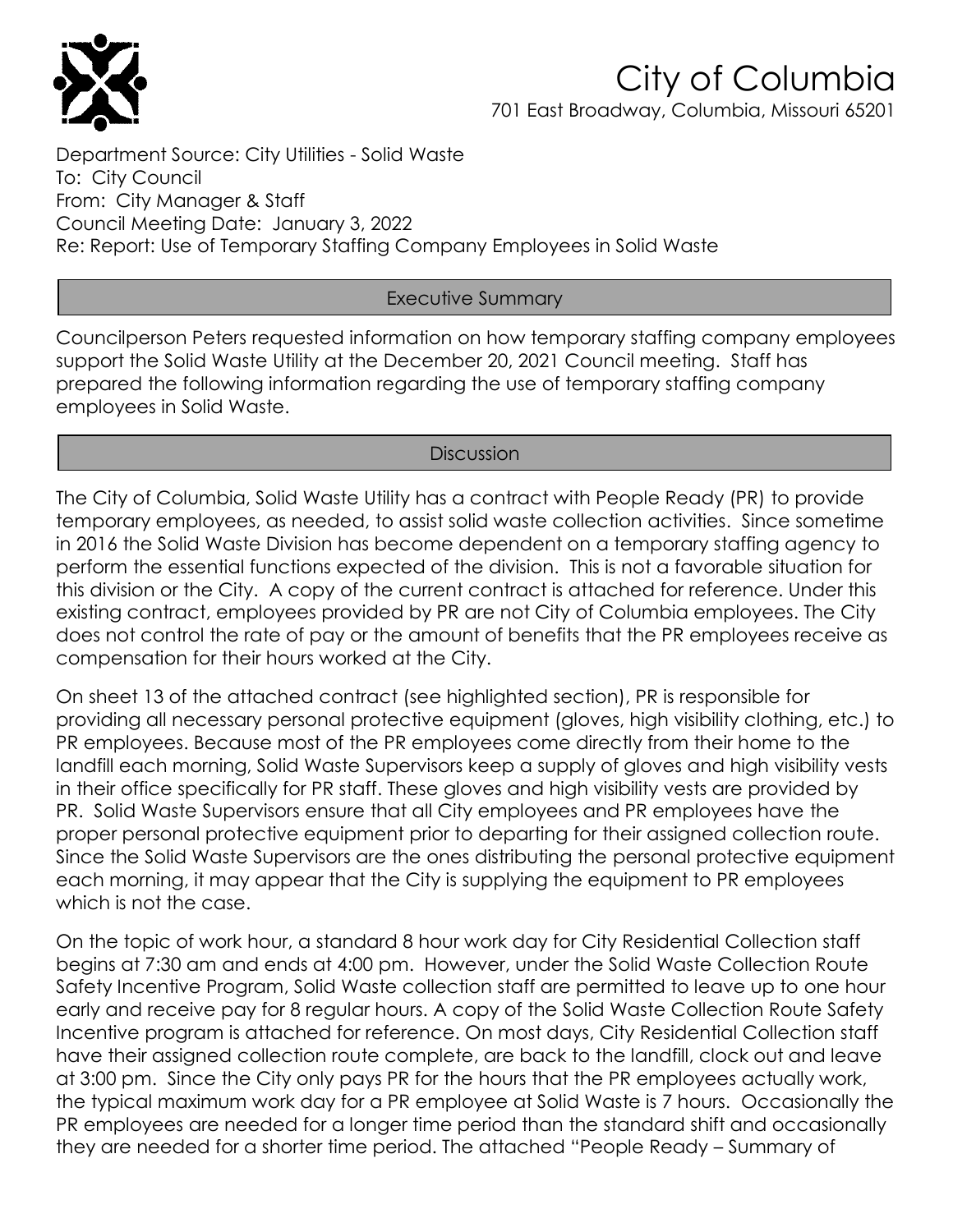

# City of Columbia

701 East Broadway, Columbia, Missouri 65201

Hours" document shows the hours worked for each PR employee from Nov 22 to Dec 19. Most instances where PR employees worked less than 7 hours per day is due to the collection crews completing their work and returning to the landfill prior to 3 pm.

With respect to the hours worked by Charles Holden (the gentlemen that spoke at the Dec 20 Council meeting), the attached summary of hours worked shows that the only day he worked 5 hours with Solid Waste was the Saturday after Thanksgiving. This short day was due to the fact that all collection crews finished assigned routes, returned to the landfill, clocked out and went home.

The summary of hours worked also shows that Davin Moore only worked 5.0 to 5.5 hours per day with Solid Waste on several occasions. The reason for this is that Mr. Moore has a second job. He frequently clocks out and leaves his PR job as early as he can so that he can get to his other job. There are other PR employees that frequently leave their PR job (collecting refuse and recycling) as soon as they can so they can attend to other business. In Mr. Moore's case, he works for PR in order to get extra hours.

On the subject of time cards. It is true that the PR employees are assigned a time card just like City employees. Time cards are necessary in order to document hours worked by PR employees for contractual and financial purposes. Staff audits those records to provide checks and balances.

On the subject of Solid Waste assisting people who work for the Temporary Staffing Companies to become full time City employees. Since 2017, the Solid Waste Utility has been able to hire 16 people away from People Ready and Express (contract prior to People Ready). All 16 of these individuals started out as Temporary City Employees where the City provided assistance in obtaining their CDL. 12 of the 16 were able to obtain their CDL and were hired into full time Refuse Collector 955 or Senior Refuse Collector 955 positions. 3 of the 12 individuals are currently still employed by Solid Waste. The other 9 individuals left City employment for various reasons.

Solid Waste also works with Job Point and has been able to hire 3 people from this program into full time Refuse Collector 955 and Senior Refuse Collector 955 positions.

The Solid Waste utility has several vacant full time positions. There are a variety of positions available and not all of them require a CDL. If any of the PR employee would submit a job application and meet the minimum qualifications for employment, it is very likely that they would receive a job offer. As of December 27, 2021, Mr. Holden (the gentlemen that spoke at the Dec 20 Council meeting), has not submitted a job application for City employment.

Lastly, on Dec 1, 2021, Solid Waste Supervisors began discussions with all current PR employees to determine if any of them would be interested in full time employment with Solid Waste. As of December 27, 2021, four PR employees indicated that they were interested and two of them have already submitted job applications for the CDL Trainee Position. The CDL Trainee program allows Solid Waste to hire individuals that have their CDL permit (not fully licensed) as a part-time City employee that receives \$14.50 per hour (plus the \$5.00 per hour or the \$7.50 per hour add pay), is allowed to work 40 hours per week,